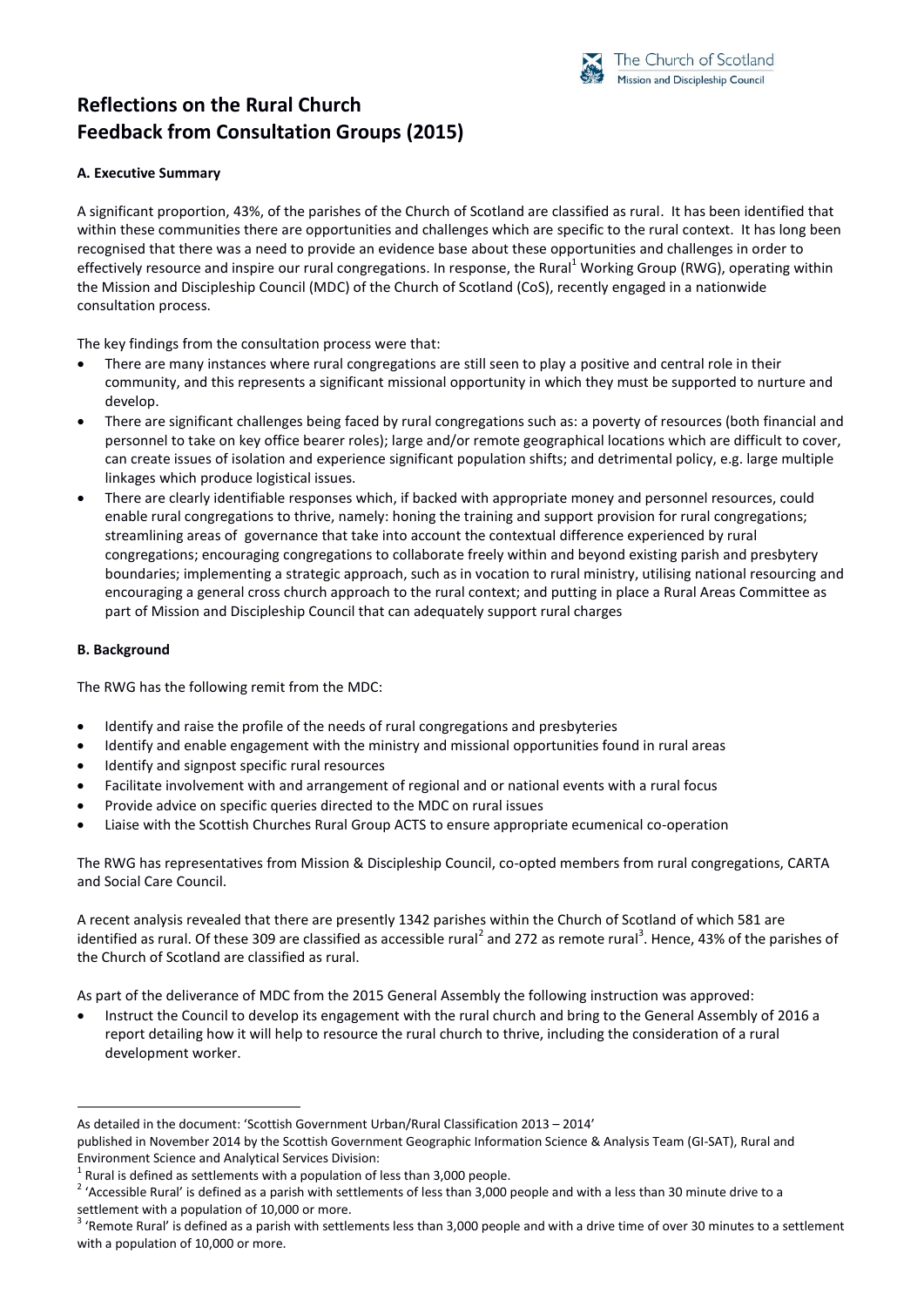The group realised that to fulfil the instruction of the General Assembly and meet its remit it needed to undergo an indepth consultation process with the rural church to better understand the context and to allow evidence-based recommendations to be made. This report describes the consultation process, the key findings and the proposals arising from that work.

# **C. Consultation Process**

## *Aim of the consultation:*

To provide an evidence base from which the RWG could report to the 2016 General Assembly on the opportunities and needs of the rural church, which will in turn inform the work of RWG as it continues to support the rural church within the Church of Scotland to thrive.

# *Consultation methodology:*

The RWG devised a list of questions that it decided would be used during a number of facilitated focus group discussions around the country. Guidance was given as to how to set up the focus groups, including the need for a variety in the demographics of those participating and the requirement to use the prepared questions. As such a consistent approach was sought for the information gathering whilst understanding that there is a wide range of issues within the rural church, depending on the geographical location of the congregation.<sup>4</sup> The questions were:

- 1. As followers of Jesus Christ and members of the Church of Scotland in this rural area what are the key opportunities for you to be what you believe God wants you to be?
- 2. As followers of Jesus Christ and members of the Church of Scotland in this rural area what are the key barriers that hinder you from being who you believe God wants you to be?
- 3. Can the barriers be grouped in different ways, e.g.
	- issues requiring, in general terms, local solutions;
	- issues requiring consideration and solutions beyond the local.
- 4. What ideas do you have about possible solutions to these barriers and how might you collaboratively work to bring about those solutions?

## *Focus groups consulted:*

Focus groups were used as the sole source of gathering evidence to support the preparation of this report and they met within the following Presbyteries:

- Jedburgh
- Ayr
- Lochaber
- Argyll
- Abernethy
- Wigton and Stranraer
- Perth
- Stirling
- Inverness

The majority of respondents were aged between 45 & 70 years, with there being an approximate 50/50 split between male and female involvement in the groups.

 $\overline{a}$ 

<sup>&</sup>lt;sup>4</sup> Rural church is faced with different types of farming and rural industry from agricultural, forestry, fish farming. There are also differences between island and mainland locations.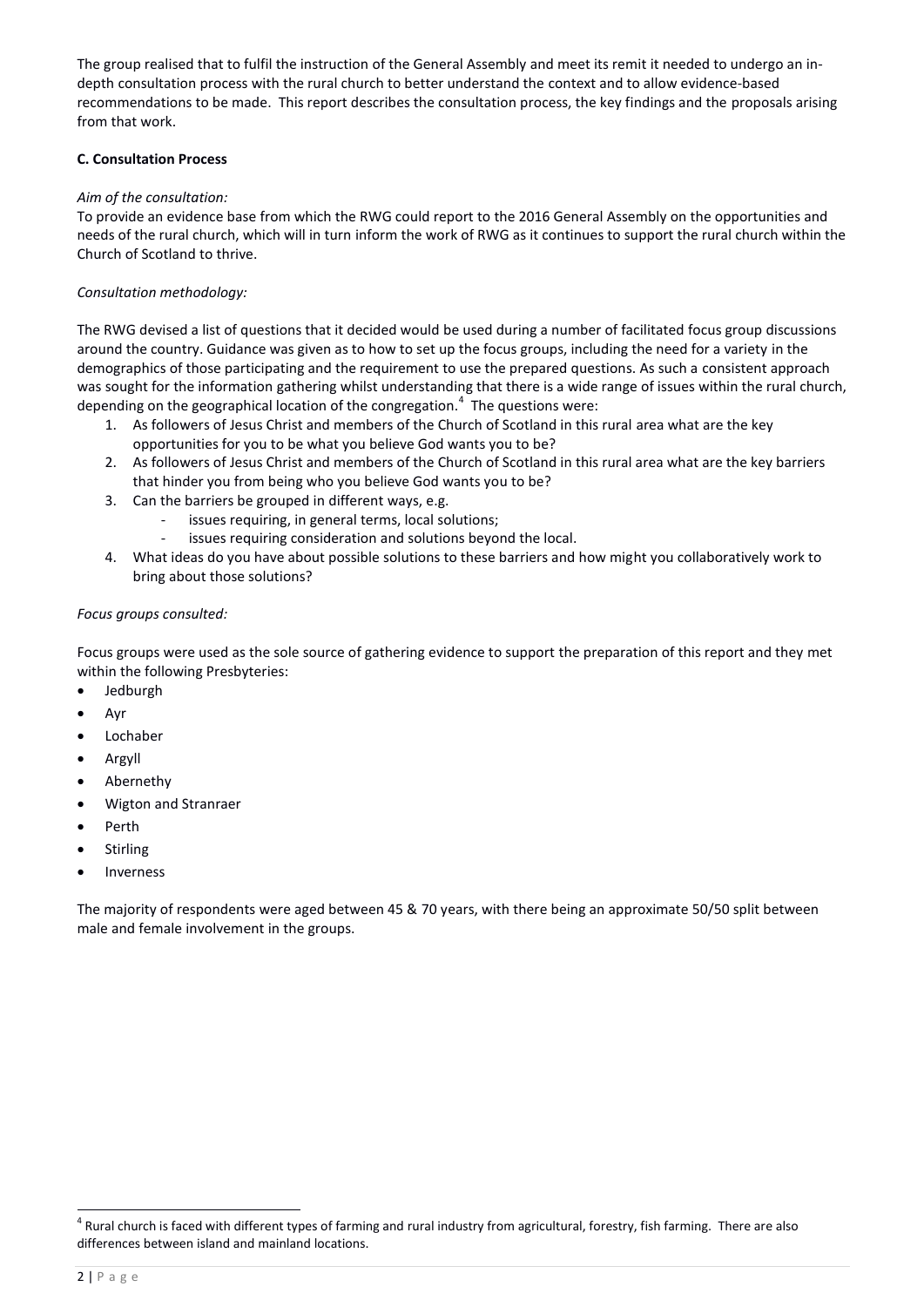## **D. Key findings:**

Question 1: Key Opportunities

- In rural and particularly in remote areas the church is commonly seen as the focal point within communities, with an acknowledgement that it is there for everyone, whether they attend worship or not. There is still a sense, even amongst non-church-goers, of everybody belonging to the parish. In this regard at least it was suggested that 'the parish system still works' in rural communities.
- Church folk, including the minister, tend to be more fully engaged with the local community than may be the case in an urban setting, and are generally seen as a positive attribute.
- There is a natural, parish wide, pastoral involvement folk living 'on the margins' are less likely to go unnoticed and can be offered immediate practical support.
- The location of church buildings can be an asset often at the centre of the community and sometimes the only communal facility still available.
- Churches are still generally the default place for rites of passage (weddings, baptisms and funerals).
- Personal connections, with schools and other groups not attached to the church, are healthy.
- Farming activities help to create natural rhythms for church and community life.
- In tourist areas there are great opportunities to showcase not just historical buildings but a living Church.

## Question 2: Key Barriers

- In rural churches one person often takes on several roles within the church which can be just too much.
- There is a reducing number of people available and willing to take office bearers roles.
- A significant proportion of present office bearers are quite elderly.
- An urban model of church is applied across the CoS which does not fit in many rural situations.
- The time taken for Ministers to cover large geographical areas and multiple congregations means that it is difficult to find time to do other than the basic ministerial tasks. Often the more creative missional work is lost.
- With the majority of the workforce employed in farming there are seasons when people just aren't able to engage in church life.
- Population shifts have a marked impact: younger people move to more urban areas, leaving an elderly population and, whilst still living there, the youth shift their focus from the local to High School contacts.
- There can be a lack of local connection in some families. They work or study in nearby towns/cities spending little time and energy on engaging with their rural community.
- There is often a poverty of resources: lack of access to Christian bookshops, conferences etc.; poor internet connection; and few people.
- It is difficult to keep church buildings open beyond the regular times of use.
- People can experience a strong sense of isolation.
- Current parish and presbytery boundaries can work against natural collaboration.
- Charges are often linked in ways that don't always make sense to those seeking to meet the needs locally.

#### Question 3 & 4: Solutions

It was decided that the responses to question 3 and 4 were best presented together.

- Café Church, Messy Church and other Fresh Expressions are producing good responses in rural communities. Such good news stories should be shared.
- The ministry of hospitality should be developed. This will encourage congregations to remember to be Christ focused as they seek to meet the needs of those in their communities.
- Share stories of how we can change the way things are presently run, e.g. different models for running Guilds.
- Share good news stories of where linking charges has been effective.
- Develop the laity so that there is not an over dependence on the minister.
- Enable congregations to make greater use of technology and social media: using the church to broadcast broadband to its community, church websites, emails and social media.
- Develop a cohesive strategy for rural work in the National Church.
- Develop a more formal partnership with the Arthur Rank Organisation, possibly similar to the Fresh Expressions partnership, so as to tap into this significant rural resource base.
- Enable the sharing of resources within the CoS and ecumenically.
- Acknowledge the need to resource rural parishes.
- Approach Fresh Expressions to look at approaches in the rural context.
- Regional gatherings for resourcing are seen to be more effective than more central national ones.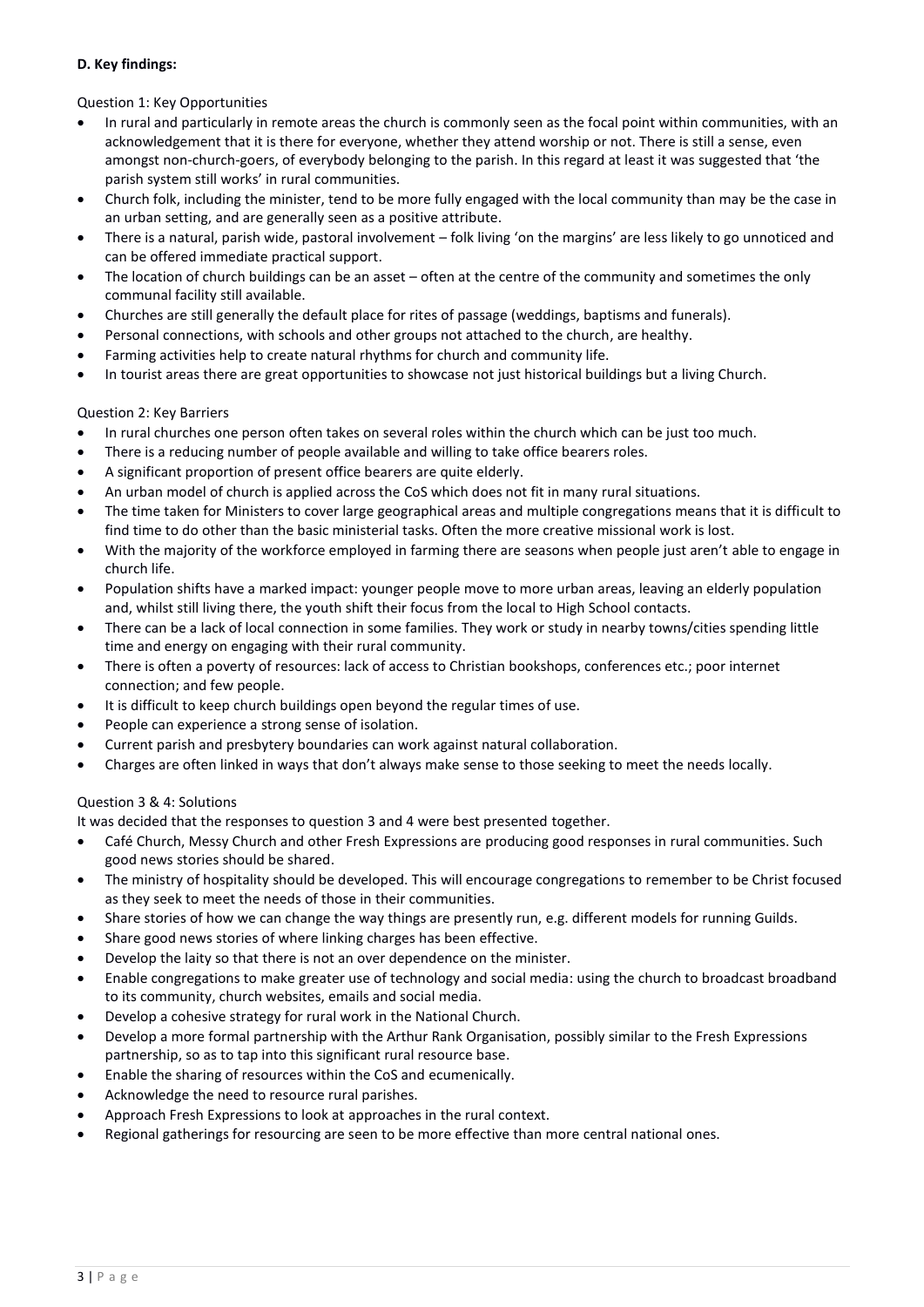#### **E. Proposals arising:**

The RWG believe that the consultation findings enable it to form the beginnings of strategic way forward for rural congregations within the CoS that will enable them to thrive and not just survive. Within that is the need to create a new model of rural church which could be developed alongside a rural strategy designed to adequately support rural ministries and mission. The RWG proposes that the following areas be addressed to see growth and development within the rural church:



# **1. Rural Working Group remit:**

The clear message from the consultation groups is that rural mission, which is peculiarly relational in style and content, is normally done best by locally based and locally trained practitioners, and it is therefore proposed that the remit for the RWG be revised to the following in order that it might continue to play a strategic role in supporting and enabling rural congregations to thrive:

- Raise the profile of the needs of rural congregations and presbyteries.
- Enable engagement with the ministry and missional opportunities found in rural areas.
- Resource rural congregations as they seek to develop.
- Assist in the development and support of regional and or national events/ conferences /forums with a rural focus.

# **2. Encourage the rural churches to flourish:**

- Enable engagement with rural resources.
- Encourage cross parish and cross Presbytery initiatives.
- Develop guidance to enable congregations and Presbyteries to deliver regional conferences or forums.
- Enable remote access to support and development provision, being mindful that rural areas often have limited broadband coverage.
- Develop a rural section/forum hosted on the main CoS website which is easily accessible and enables the sharing of resources.
- Consider increased use of video conferencing which will require support to install both nationally and locally.
- Enable congregations to consider other ways of doing church, e.g. via Fresh Expressions, and give congregations the freedom to explore what that means for their church and community. This could allow a move way from maintaining what has been to allow growth and vision thereby developing rural church fit for the  $21^{st}$  century.

#### **3. Training and support for congregational involvement:**

- Enable people to be rural disciples
- Equip congregations to move to a team based ministry, if appropriate to the context
- Provide effective training based on rural needs
- Deliver more local, rather than national, based training provision
- Enable the use of the Statistics for Mission parish profiles to assist in informing work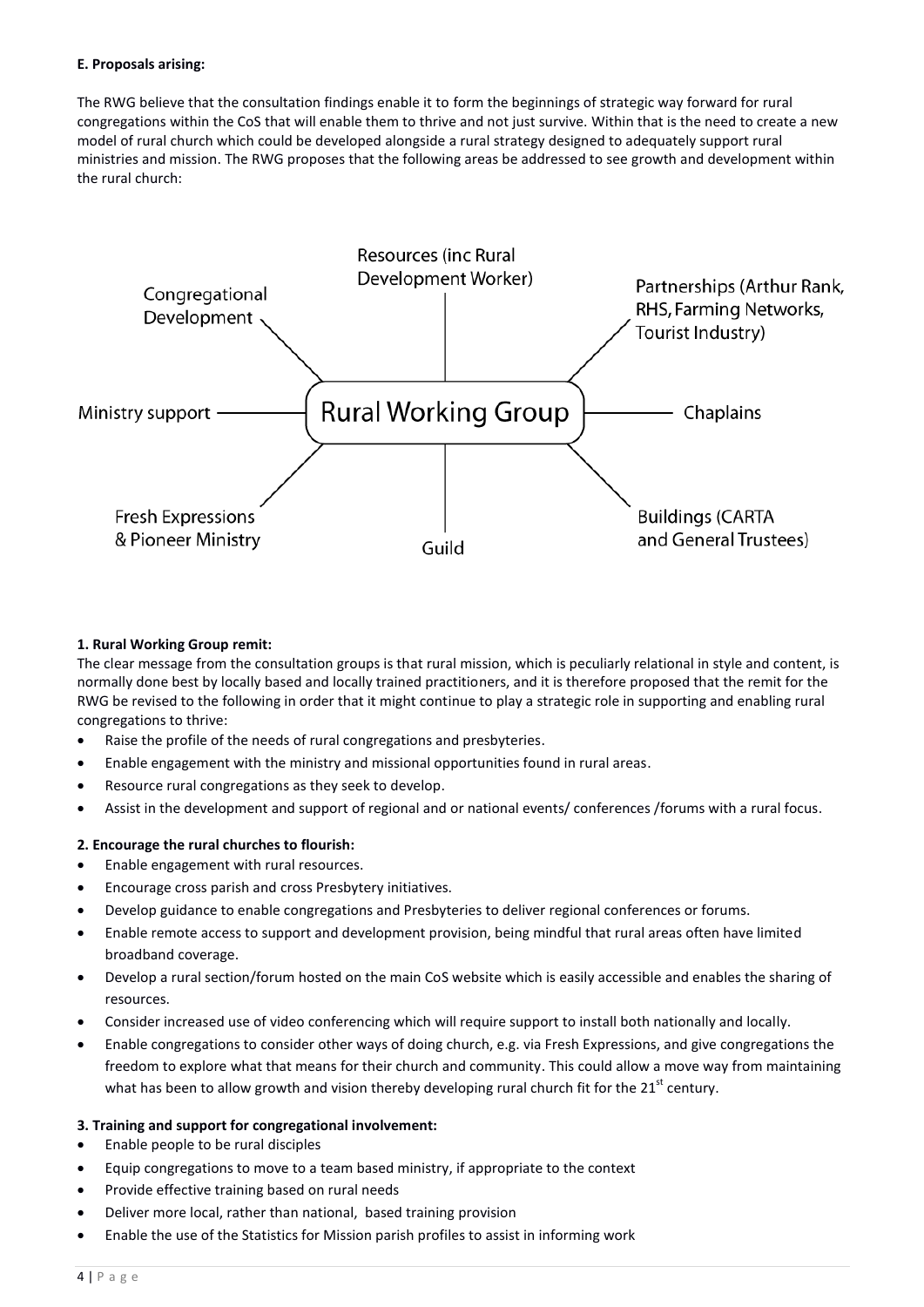Share good practice stories from other rural areas in relation to work with children and young people.

#### **4. Streamline the governance:**

- Identify where requirements from the central administration can be reduced, e.g. the completion of building surveys questionnaires which becomes an overly onerous task when office bearers are few.
- Provide help centrally for some for the legal aspects.
- Provide additional support for local governance on finance and administration.
- Encourage different models of local church governance and guilds.
- Provide support centrally and/or regionally from CARTA, General Trustees, professionals to rural charges for the building surveys and support to those who take on the role of property convener or indeed where no convener can be found.

#### **5. Flexible and invisible borders:**

- Encourage an ethos whereby Presbytery borders are considered to be invisible and collaboration a positive approach to be adopted rather than the being held back by concerns that working together is the precursor to being joined together.
- Encourage congregations to get to know their neighbouring congregations, extending invites to share work, events and initiatives.
- Provide signposting for young people that linking them with other churches as they move away to college and university.
- Encourage the forming of links with other churches for young people travelling to Secondary School out with parish boundaries.
- Develop the approach where like-for-like association is the driver for linkages etc. rather than geographical association.

## **6. Strategic development:**

- The scope of the RWG should be re-visited in relation to the rural agenda and consideration given to putting in place a resourced Rural Areas Committee as part of Mission and Discipleship Council that can adequately support rural charges.
- Develop more formal links with the Arthur Rank Organisation and other rural organisations so as to share resources etc.
- Engage in proactive collaborative working with the various Councils and departments of the CoS on the rural agenda.
- Provide provision for a National Rural Development Worker post to raise the profile, support and resource congregations and ministries in conjunction with Ministries and Mission and Discipleship Council.
- Work with the Vocations initiative to raise the profile of rural ministry.
- Proactively seek ministers to serve and be trained to serve in rural contexts.
- Carry out an analysis of how many rural charges are vacant and the number of long term vacancies in these charges to assess whether this is an issue that is predominantly specific to the rural context.
- Encourage rural parishes to engage in mission opportunities that are relevant to that context.

#### **F. Conclusion**

Having taken stock of the observations and suggestions of a whole range of committed Rural Mission practitioners from all across the length and breadth of Scotland, the RWG proposes that a loosely structured rural network should be established, through which training and encouragement would be offered to individuals and parishes, at a regional level. A centralised RWG would continue to provide some assistance in this regard (help setting up new regional groupings; signposting resources; sharing stories; providing publicity for regional events/programmes), but it is clear that in the initial stages especially, this initiative would benefit greatly from the support and insight of a dedicated Rural Mission Development Worker.

**The Rural Working Group:**

Kenneth MacKenzie (Convenor) Jim Alexander Richard Begg Andy Campbell Ronnie Gall